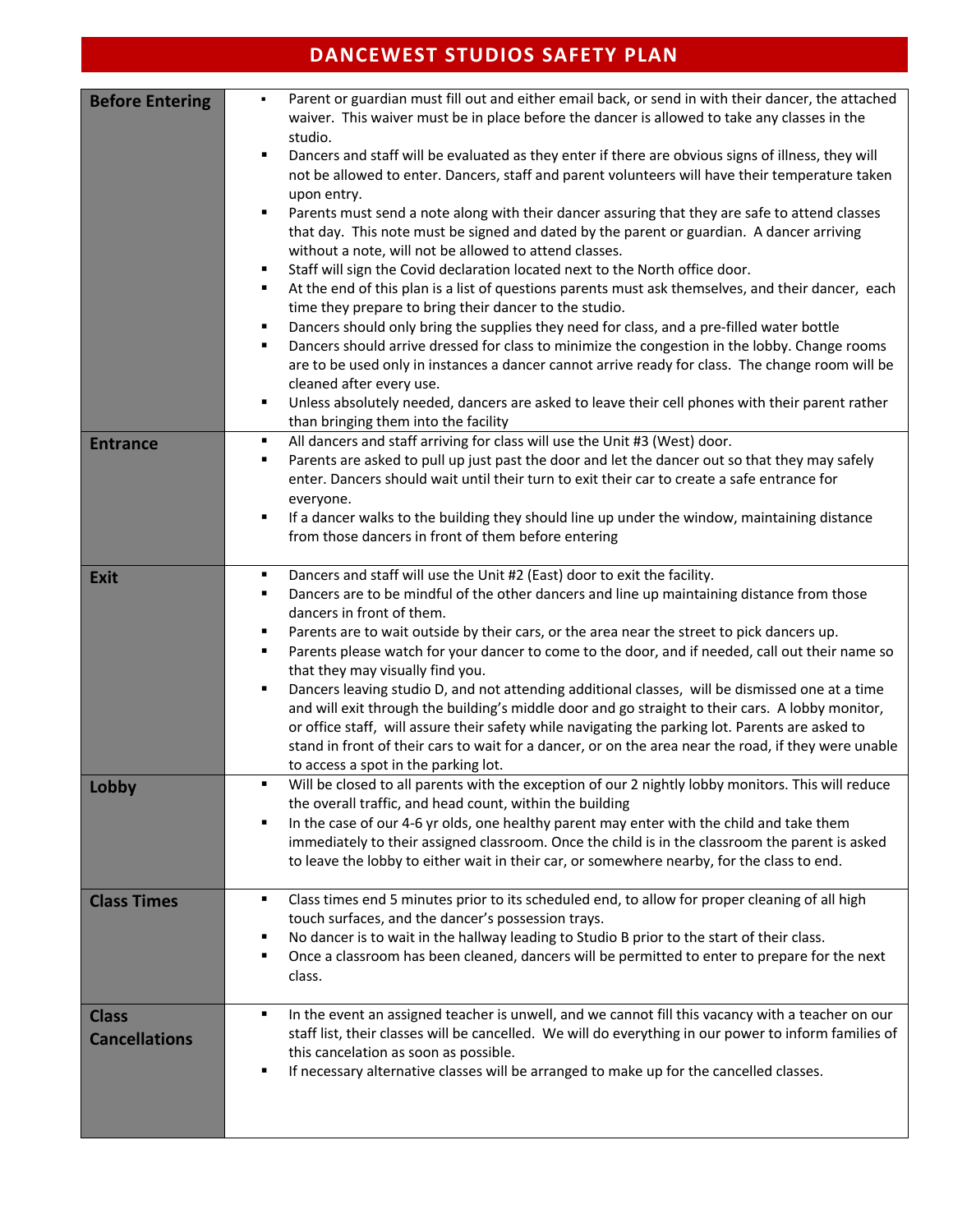## **DANCEWEST STUDIOS SAFETY PLAN**

| <b>Class Sizes</b>                | Class sizes will be modified to meet the size of the room to maintain the current recommended<br>$\blacksquare$<br>distancing rules.<br>Classrooms will also be taped out into grids that allow for safe dancing of one dancer per<br>в<br>square. These grids will be a minimum of 6 x 6 squares<br>A separate teacher's space will be identified<br>в<br>Movement within the class will promote safe standards<br>Е<br>Maximum occupancy of our main floor (3 studios & lobby) will be 50 persons, and 10 persons in<br>$\blacksquare$<br>studio D                                                                                                                                                                                                                                                                                                                                                                                                                                                                                                                                                                                     |
|-----------------------------------|------------------------------------------------------------------------------------------------------------------------------------------------------------------------------------------------------------------------------------------------------------------------------------------------------------------------------------------------------------------------------------------------------------------------------------------------------------------------------------------------------------------------------------------------------------------------------------------------------------------------------------------------------------------------------------------------------------------------------------------------------------------------------------------------------------------------------------------------------------------------------------------------------------------------------------------------------------------------------------------------------------------------------------------------------------------------------------------------------------------------------------------|
| <b>Food/Drink</b>                 | Dancers are to bring a pre-filled water bottle with them.<br>٠<br>Dancers needing a refill will ask the lobby monitor to assist them at the refill station to reduce<br>٠<br>the risks of cross-contamination<br>If a dancer must bring food to the studio, all garbage and containers, must go home with them<br>п<br>at the end of their night<br>Dancers will put their water bottle on an assigned plastic tray that will keep it separate from the<br>٠<br>belongings of other dancer. Dancers may not share water bottles or other drinking vessels.<br>Dancers on a break will, when possible, remain in the studio in which their next class will be<br>٠<br>held. They may sit in a designated square to eat a snack before class. Dancers who cannot<br>remain in a studio space may take their break in the lobby. They will sit in designated spaces<br>and when eating may temporarily remove their masks.<br>Dancers will not move additional chairs to any of the tables as all are set up to maximum<br>Е<br>occupancy. Dancers will keep their masks on while sitting in the lobby or traveling within the<br>building. |
| <b>Personal</b><br><b>Hygiene</b> | All staff, dancers and volunteers will wear a mask upon entry of the studio and must keep it on<br>٠<br>unless eating or drinking during their breaks.<br>All persons entering will immediately have their temperature checked and then apply hand<br>в<br>sanitizer.<br>Dancers will apply hand sanitizer prior to entry to any studio, even if they just washed their<br>п<br>hands. Dancers will apply hand sanitizer throughout class time if floor work is used.<br>All persons will wash their hands after using the washroom and place used paper towels in the<br>٠<br>appropriate container to facilitate recycling of this waste<br>All persons are reminded to refrain from touching their face, mouth or nose at all times<br>п<br>Cough or sneeze into their elbow. After sneezing or coughing it's advised that the person either<br>٠<br>washes their hands, or applies hand sanitizer, before continuing with the class.                                                                                                                                                                                                 |
| <b>Facility Cleaning</b>          | All ballet barres will be wiped down at the end of each class<br>٠<br>All equipment used during class will be cleaned before returning it to its storage place<br>٠<br>Depending on the type of class, the floors may be mopped prior to the start of the next class<br>Е<br>Lobby area will be cleaned throughout the nights by the monitors. This includes all seating<br>areas.<br>Washrooms will be cleaned throughout the night by the monitors. This will occur after every use<br>٠<br>of the washroom.<br>Every studio will be sprayed down at the end of each night with a hospital grade cleaner.<br>٠<br>Lost and found will not be maintained. All items left behind by a dancer, and we cannot easily<br>٠<br>identify its owner, will be disposed of. We encourage parents to label dancers belongings so<br>that we are not throwing out expensive clothing items.                                                                                                                                                                                                                                                        |
| <b>Office Use</b>                 | In order to maintain the safety of the office staff, all parents are asked to make prior<br>٠<br>arrangements before visiting the office. If possible, give any correspondence to your dancer who<br>can drop it off at the check-in table upon arrival<br>The chairs in front of the desk will be removed to allow for distance between the office staff and<br>в<br>the visitor<br>Teaching Staff: Will use the north office door to access the fridge, their cubbies, or to<br>Е<br>communicate with the office staff. Due to the size of the office there cannot be more than 2<br>staff in the office at one time.                                                                                                                                                                                                                                                                                                                                                                                                                                                                                                                  |
| <b>PPE</b>                        | DanceWest staff, dancers and volunteers will wear appropriate facial masks at all times.<br>٠<br>Exceptions might be made for medical, or sensory issues.<br>٠                                                                                                                                                                                                                                                                                                                                                                                                                                                                                                                                                                                                                                                                                                                                                                                                                                                                                                                                                                           |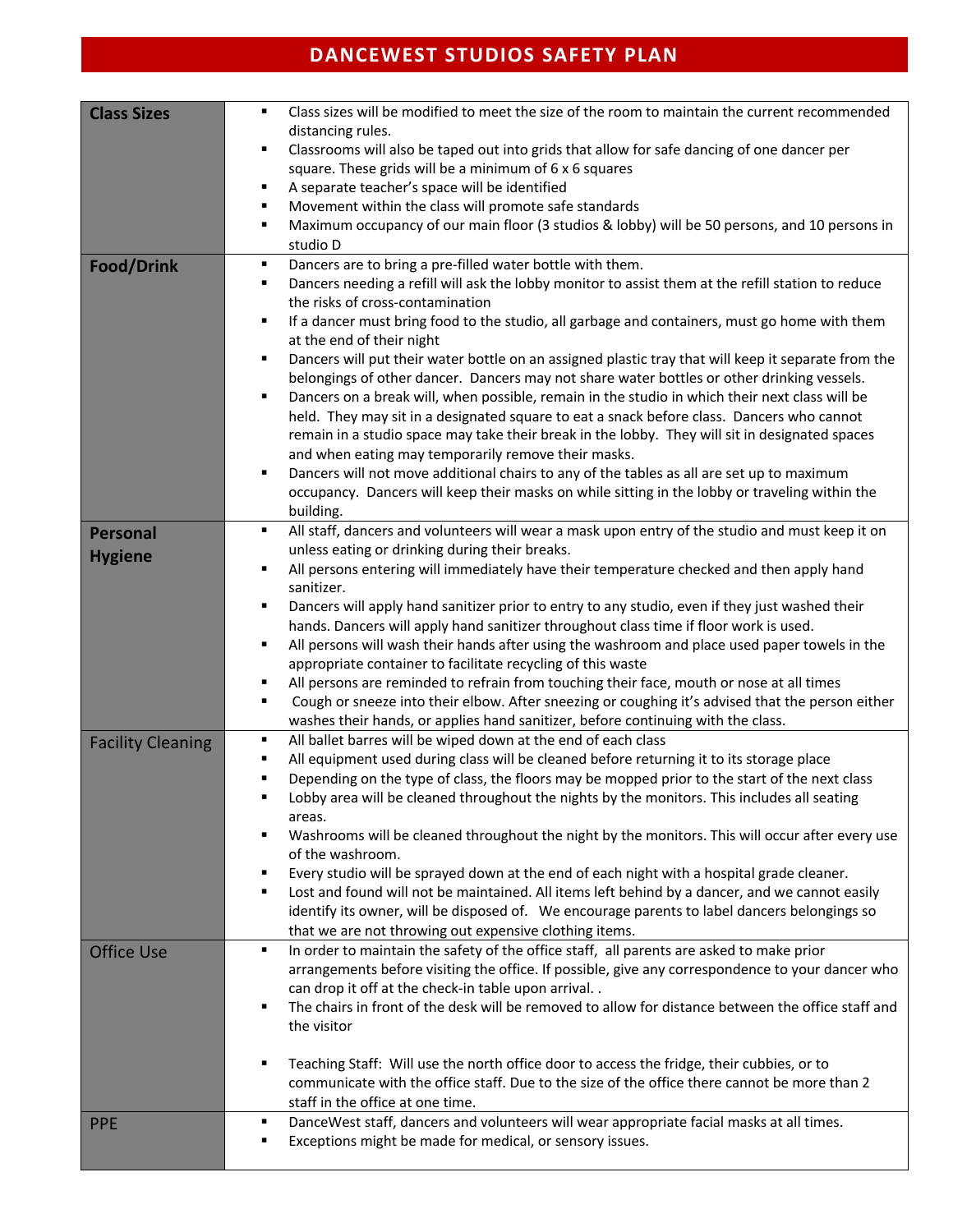## **DANCEWEST STUDIOS SAFETY PLAN**

Modifications This plan may be modified following the recommendations of the Health Authority, and WorkSafe BC

Last edited: November 7, 2020

# **Screening Questions:**

#### **Does the dancer have any of the following symptoms:**

- 
- 1. Fever(over 99.5 or 37.5) 8. Runny Nose (not allergy related)
- 2. New Onset of a cough 9. Sneezing (not allergy related)
- 3. Worsening chronic cough 10. Nasal Congestion (not allergy related)
- 4. Sore throat 11. Chills
- 5. Shortness of breath 12. Headache
	-
- 7. New loss, or decrease in sense of 14. Difficulty swallowing
- 6. Difficulty breathing 13. Unexplained fatigue or malaise
	-
	- smell or taste 15. Nausea/vomiting/diarrhea, abdominal pain
- **If the dancer presents with any of the above symptoms, they are to stay home until symptoms have subsided.**

**Has the dancer, or someone the dancer has direct contact with, traveled outside of BC in the last 14 days? If yes the dancer is asked to stay home for a minimum of 10 days and monitor themselves for the onset of symptoms.** 

**Has the dancer traveled outside of Canada? If so the dancer must adhere to the government guidelines and isolate for a minimum of 14 days.** 

**Has the dancer had close contact with anyone with respiratory Illness of a confirmed or probable/suspected case of Covid-19? If yes, did the dancer is required to stay at home for a minimum of 14 days and monitor for any symptoms.** 

**Sample of acceptable note from parent/guardian:**

**I (Name of parent/guardian) hereby guarantee that I have evaluated (Name of dancer) and they meet the requirements to attend classes on \_\_\_\_\_(Date)\_\_\_\_\_\_\_\_\_\_\_\_\_**

Parent/Guardian Signature: